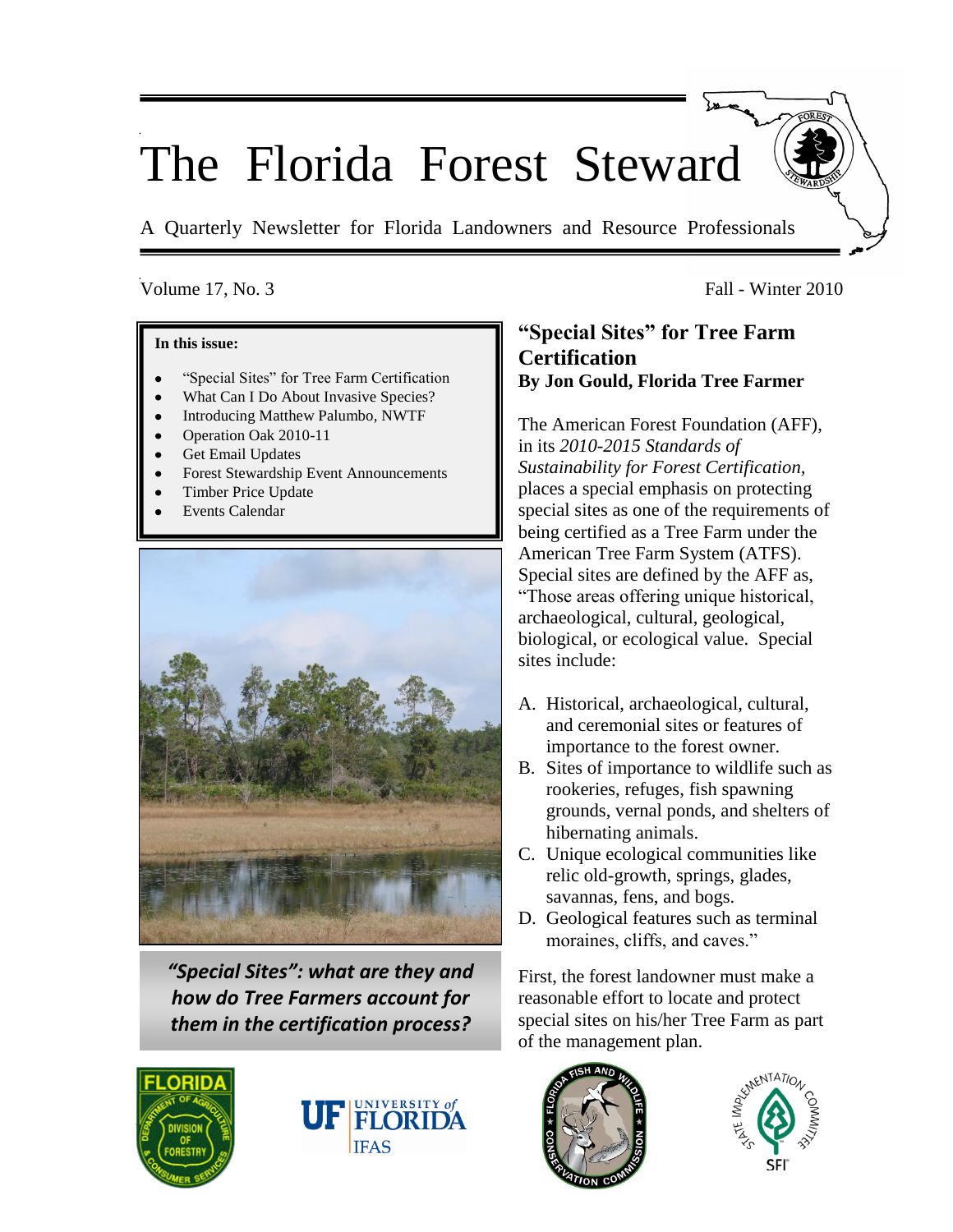How do you locate special sites? Many landowners are hands-on managers and are the most knowledgeable people about their property and may be the best source for identifying special sites. Other landowners may not be so familiar with their property. The size of your property and how long you have owned it may also influence your ability to readily locate special sites.

It has been my experience that two of the best sources of information for special sites on your property are previous owners and neighbors. They are usually knowledgeable about the history of your land and have identified archaeological and cultural sites, especially if their families lived in the area for many years. Foresters and wildlife biologists or conservationists that have spent much time on your property can also point out special ecological, geological, and topographical features. Our forester identified rare pyramid magnolias on our land, which we were unaware we had. Other sources are old boundary survey, topographical, and geological maps and aerial photos; American Indian Tribal Councils; and the ATFS Woodland Owners' Resource ([www.treefarmsystem.org/woodlandresources](http://www.treefarmsystem.org/woodlandresources))

If you have never thought much about special sites on your property, here are some specific examples that may help you. Many special sites will fall into category A above and could include the following: old house or structure sites (may only be chimneys or foundations), early handconstructed/excavated logging tram beds and canals, hand excavated wells, early roads, wagon trails, river/creek ferry crossing landings, remnants of fences with unusual features (We have a 24 in. DBH loblolly pine with strands of rusty barbed wire penetrating through the middle of it), Indian mounds or campgrounds (documented or determined by

plentiful artifacts, flint chips, pottery shards, etc.), abandoned turpentine operations, etc. Old-growth natural longleaf pine stands that you want to preserve and the habitat for rare, threatened, or endangered species of plants, trees, or wildlife would also qualify as special sites. Other special sites I can think of in our part of the country could include springs and karst features like sinkholes and caves.

Let me clarify a possible concern about special sites. The intent of the AFF *Standards* is not to hinder or place an unnecessary burden on the landowner to identify and protect special sites that could be a hazard, create liability, or limit the landowner in managing his forestland to achieve his objectives. For example, you may not want to protect an open handexcavated well because it may create a liability or be potentially dangerous to your small grandchildren. Also, you may not want to protect the remnants of an old house site because they are unsightly and take away from the aesthetics of your property, or they take up space that you would like to plant in pine trees. Therefore, it would be perfectly acceptable for you to fill in the well and demolish and remove the remains of the old house. However, some special sites could fall under federal or state regulations requiring protection, like Indian mounds or burial grounds, cemeteries, endangered species habitat, or environmentally sensitive areas.

You may have other special sites on your property, other than those listed above. Recognize the importance of identifying your special sites and be sure to include them in your management plan. Then protect and enjoy visiting them as often as you can. And be sure to share your special sites with your children and grandchildren, so they will also learn to appreciate, admire, and protect them.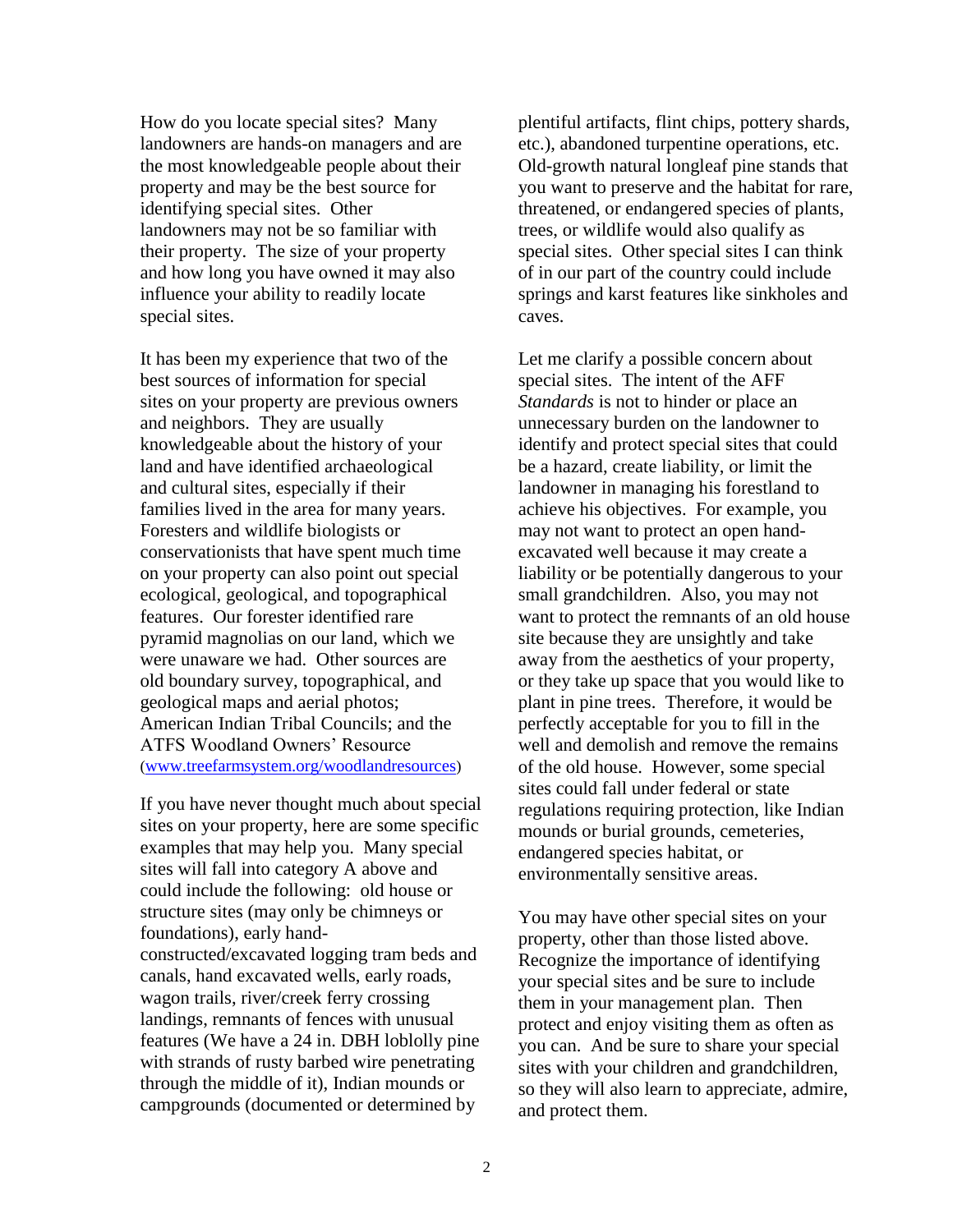Author's note: Thanks to Victoria Lockhart, Certification Manager of the American Forest Foundation, for her thorough review of this article.

# **What Can I Do About Invasive Exotic Species? By Kate Pasch, Florida Fish and Wildlife Conservation Commission**

By now most of us have heard about the vast array of invasive exotic plant and animal species that are threatening Florida's woodlands, farms, wetlands and other natural areas. These aggressive species negatively impact wildlife and desirable vegetation by displacing native species, resulting in large economic impacts in the form of eradication and prevention costs. It gets overwhelming to think about this problem, but there are some small, but important, steps you can take to help in the fight against invasive exotic species.

# **Tap Available Resources and Assistance**

Many species have been identified and are being controlled on public conservation lands, but there is a large knowledge gap regarding the presence of invasive species on private lands in Florida. Private property makes up the majority of Florida's land area, making it impossible to control invasive species in Florida without somehow managing infestations on private lands. To address this information need, the Florida Invasive Species Partnership (FISP) provides information and resources to landowners for controlling invasive species on their properties. Their website (floridainvasives.org/) has guides for identifying and controlling individual species, as well as information on financial and technical assistance available to landowners.

### **Partner with Neighbors**

In an effort to fight invasive species at the regional level, Cooperative Invasive Species Management Areas (CISMAs) have been developed throughout the state. There are currently 16 CISMAs organized across Florida to coordinate efforts among public and private agencies and organizations. Private landowners are encouraged to get involved with their local CISMA and participate in meetings, workdays, and educational events. Find the CISMA closest to you at floridainvasives.org/cismas.html.

# **Report and Map Invasive Species**

While it may be impossible to eradicate many of the established invasive species, identifying current distributions and preventing their spread is crucial for mitigating future damage and preventing isolated infestations from expanding. Even if landowners are not in a position to manage species on their property, reporting invasive species occurrences on their land is important for documenting the spread of invasive plants and animals. EDDMaps (Early Detection & Distribution Mapping System; www.eddmaps.org) is an on-line database that provides an easy way for landowners and land managers to report invasive species occurrences.

EDDMaps is user-friendly and provides useful information on the locations of invasive species. There is a free, one-time on-line registration to use EDDMaps. The location can be reported through GPS coordinates or by entering a physical address. Pictures of the plant(s) in question can be uploaded as well.

Landowners who are interested in learning more about invasive species and getting involved in efforts to control them are encouraged to take advantage of the FISP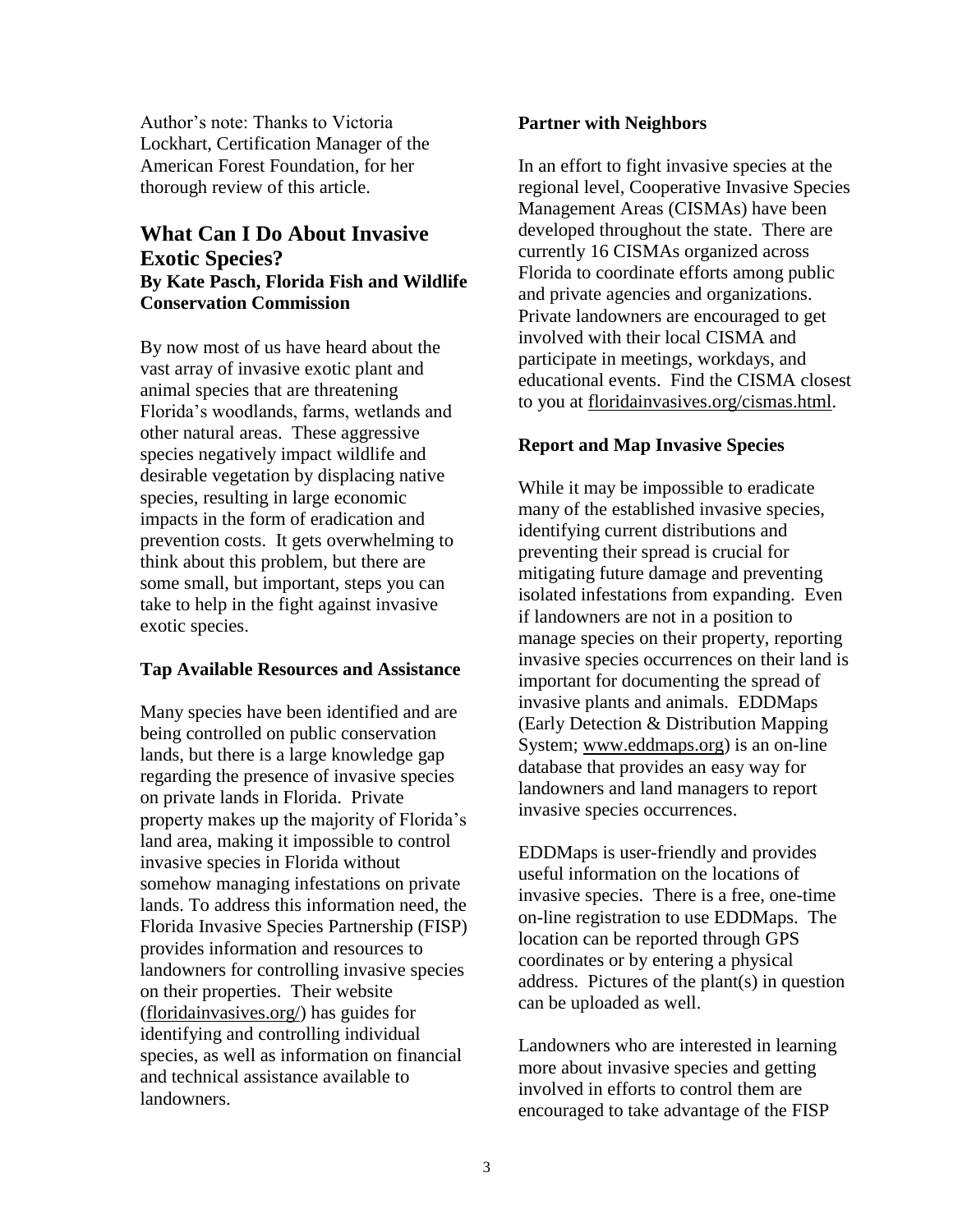website, become involved with their local CISMA, and use EDDMaps to gather and disseminate information about invasive species sightings in their area. Invasive species threaten the enjoyment and use of the outdoors for all Floridians and many wildlife species. It is only through the combined efforts of public and private landowners and managers that we can effectively fight their spread.

# **Introducing Matthew Palumbo, Regional Biologist, National Wild Turkey Federation (NWTF)**

Matthew Palumbo joined the NWTF flock in July as a Regional Biologist in Florida, and is a recent graduate of Mississippi State University where he earned his Master's degree in Wildlife and Fisheries Science.



He is currently stationed near Tallahassee, where he will be primarily working with the Florida Fish and Wildlife Conservation Commission, the Florida Division of Forestry, and the Florida State Chapter of the NWTF to identify and develop cooperative opportunities for habitat enhancement projects which benefit wild turkeys and other wildlife on more than 5.5 million acres of public lands throughout the state. Matthew can be reached at: 4057 Remer Court, Tallahassee FL 32303. Office phone (850) 692-3290, Cell phone (850) 766-9396, Email [mpalumbo@nwtf.net.](mailto:mpalumbo@nwtf.net)

# **Operation Oak 2010-11: NWTF Regional Program**

The NWTF's Operation Oak program is dedicated to restoring and creating wildlife habitat throughout the southeast. Last year alone, this program provided over 14,000 oak trees for planting on private lands throughout Florida. The NWTF and the FL State Chapter has once again shown its commitment to this program in Florida by having 14,000 trees available to private landowners, including white oak, swamp chestnut oak, live oak, and persimmon. All trees will be shipped to pre-determined, centralized locations within the panhandle and peninsular, FL for pick up in early February 2011. A minimum request of 100 trees will be required per species, and landowners interested in participating in this FREE program must be or become a member of the National Wild Turkey Federation. The NWTF will send a letter to all interested landowners along with an application for completion, and completed **applications must be received no later than Dec. 17th, 2010** to be considered for the program. If you are interested in participating in this program for 2010-11, please contact Mr. Brian M. Zielinski, NWTF Regional Biologist, @ 386-804-6691 or via email: [bzielinski@nwtf.net](mailto:bzielinski@nwtf.net) to receive the Operation Oak program materials. Thank You!

# **Get Email Updates on Events**

Email is the best way to stay current on upcoming programs, news and opportunities for landowners across the state. Don't miss out. If you don't receive email updates and want to, simply send your email address to Chris at **cdemers@ufl.edu**. Updates are sent periodically and we do not share email addresses with anyone.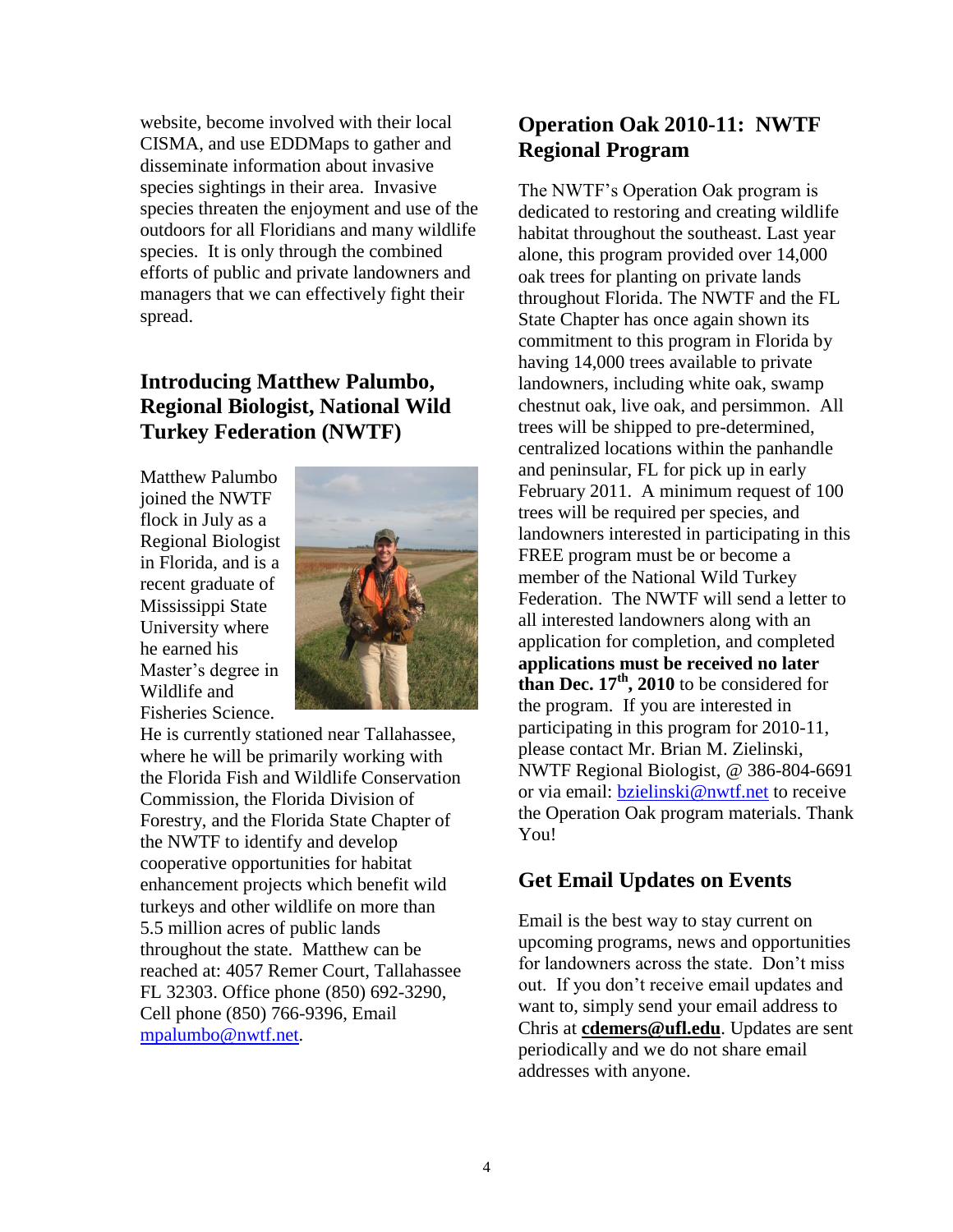### **From the Stump**

By Chris Demers

**Sellers Beware**. Every now and then I hear horror stories from landowners about timber sales gone wrong. These days many landowners are having a difficult time just holding on to their property, let alone trying to get a decent return on their timber investment. We don't need any more reasons to get out of the timber business, or worse, sell the property because of a bad experience. Also, considering a landowner may only sell timber once or twice in a lifetime, one bad experience will likely cause their image of the industry, and everyone associated with it, to sour fast. For many, a rotten apple can spoil the whole bushel.

Despite a few swindlers, most foresters, loggers and dealers conduct themselves and their business in an ethical way. Here are a few tips for locating a reputable forester to help you with your management and timber sales.

Hire a good Forester. I capitalized Forester for a reason. Unlike other states, Florida does not require consulting foresters to be registered, licensed, or certified under a uniform set of standards. Thus, any entrepreneur, regardless of training or experience, can call him or herself a forester. Take the time to find a professional with the proper credentials, experience and associations. Here are some critical things to look for when shopping for a good Forester:

#### **Proper educational background and**

**experience:** Consulting foresters should have at least one degree, preferably a B.S., in forest or natural resource management from an educational institution accredited by the Society of American Foresters (SAF). Foresters affiliated with the Association of Consulting Foresters (ACF) generally meet higher qualification standards than required by state forestry registration boards. Membership in ACF requires a 4-year B.S. degree in forestry and at least 5 years of practical experience. The average experience of ACF members is 25 years with 17 years in private practice, and continuing forestry education is required to maintain membership in ACF.

#### **Involvement in professional societies and**

**activities:** In addition to ACF, membership in the Society of American Foresters, Florida Forestry Association, Forest Landowners Association, and/or other related organization can indicate a commitment to professional service and concern for landowner and conservation issues. You may have seen "CF" after a forester's name. These individuals are certified by the Society of American Foresters' Certified Forester ® program. They have passed a test, participate in continuing education programs and pay an annual fee for this designation. They meet basic educational and experiential requirements to carry the forester title. Also, many foresters practicing in Florida are registered or licensed in neighboring states.

**Good communication skills.** Talk to the consultant personally and ask to see a sample of their work. Good writing skills are as important as oral skills if his/her recommendations are to be understood.

**Honesty, integrity and ethical conduct.** Many landowners find consultants through referral from an existing or past client. Ask for references and check them. Industry foresters and landowner associations can also recommend consulting foresters with whom they have had favorable experience. ACF and SAF members subscribe to a standard Code of Ethics that governs their professional relationships with clients and the public.

Disclaimer - This is not guaranteed to find you the right person, but it's a start.

*Want to step up to the Stump?* We welcome your comments, questions, rant or all of the above. Send to [cdemers@ufl.edu](mailto:cdemers@ufl.edu) and write "stump" in the subject line. Letters should pertain to landowner or natural resources issues and be no more than 400 words in length. Letters may be edited for length and/or clarification. Please keep it civil – no personal attacks will be published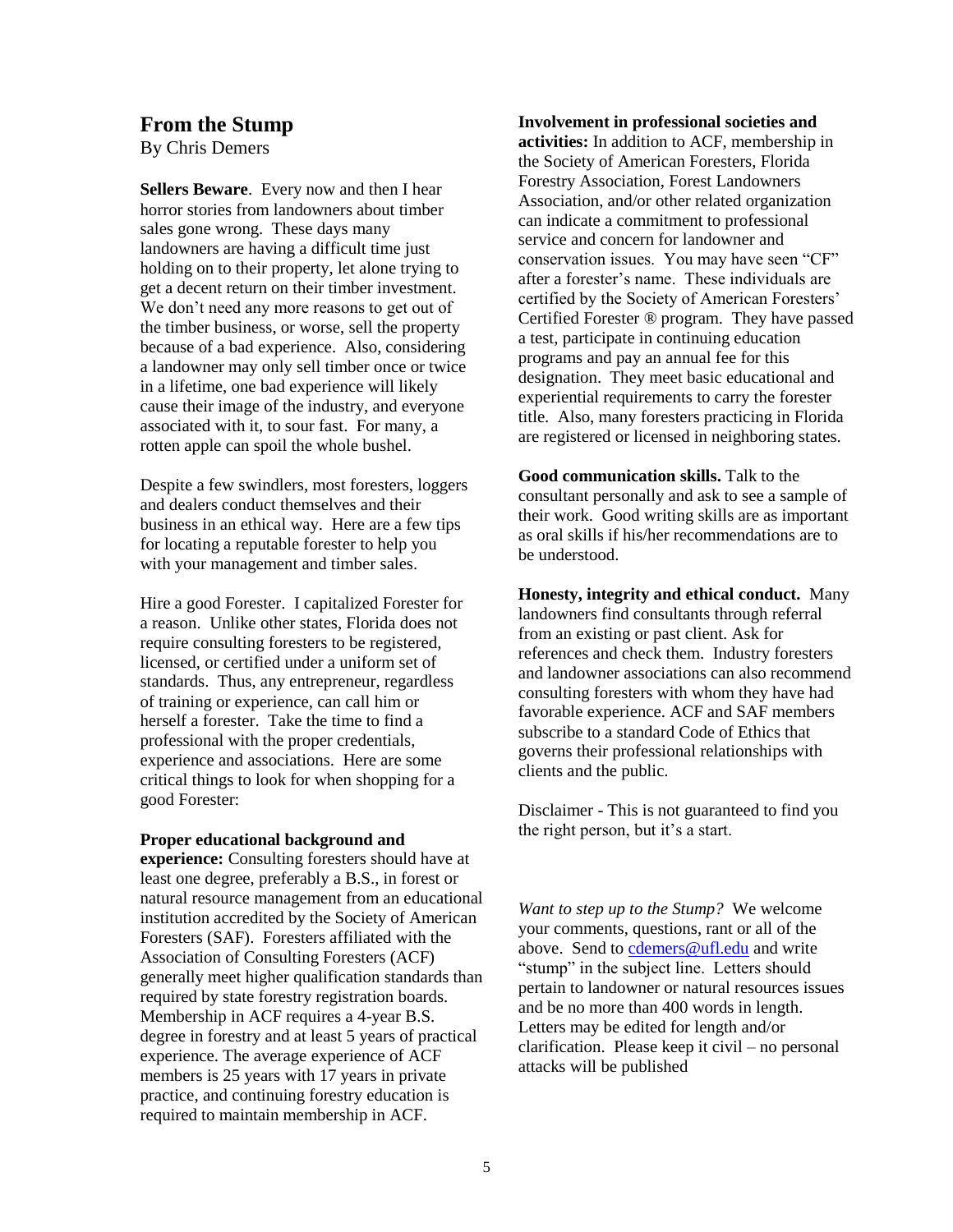# **Timber Price Update**

The timber pricing information below is useful for observing trends over time, but does not necessarily reflect current conditions at a particular location. Landowners considering a timber sale are advised to solicit the services of a consulting forester to obtain current local market conditions. Note that Southeast average price information for biomass fuel is now included.

Price ranges reported in the 3<sup>rd</sup> Quarter 2010 Timber Mart-South (TMS) report were:

| <b>Florida Stumpage Prices</b>                                                                                                                                                                                                                                                                                                                                                                                                                      | <b>Biomass Fuel Prices*</b>                                                                                                                                                                                                                                        |  |
|-----------------------------------------------------------------------------------------------------------------------------------------------------------------------------------------------------------------------------------------------------------------------------------------------------------------------------------------------------------------------------------------------------------------------------------------------------|--------------------------------------------------------------------------------------------------------------------------------------------------------------------------------------------------------------------------------------------------------------------|--|
| Pine pulpwood: $$21 - $36$ /cord (\$8 - \$13/ton), $\downarrow$ from 2 <sup>nd</sup> Qtr<br>Pine C-N-S: \$34 - \$51/cord (\$13 - \$19/ton), ↓<br>$\bullet$<br>Pine sawtimber: \$70 - \$98/cord (\$26 - \$37/ton), ↑<br>$\bullet$<br>Pine plylogs: $$74 - $97/cord ($28 - $36/ton), \uparrow$$<br>$\bullet$<br>Pine power poles: \$133 - \$168/cord (\$50 - \$63/ton), ↑<br>Hardwood pulpwood: \$13 - \$26/cord (\$4 - \$9/ton), $\uparrow$ slightly | In-woods<br>whole tree pine: $$14 - $20/ton$<br>In-woods<br>whole tree hardwood: \$13 - \$20/ton<br>*Southeast average low and high price ranges<br>per ton, fuel quality chips from tops, limbs,<br>limited bole material or otherwise pre-commercial<br>material |  |

# **Trend Report**

Stumpage prices for most products, on average across the Southeast, remained above those in the same period of 2009 but prices declined overall compared to  $2<sup>nd</sup>$  quarter 2010. Despite that regional trend and continuing weak underlying demand for building products, Florida's average stumpage prices for those products were all on the increase this quarter. As one reporter commented, this could be attributed to fewer quality sawtimber tracts on the market. Average biomass prices decreased as supply in most markets was more than sufficient to meet demand.

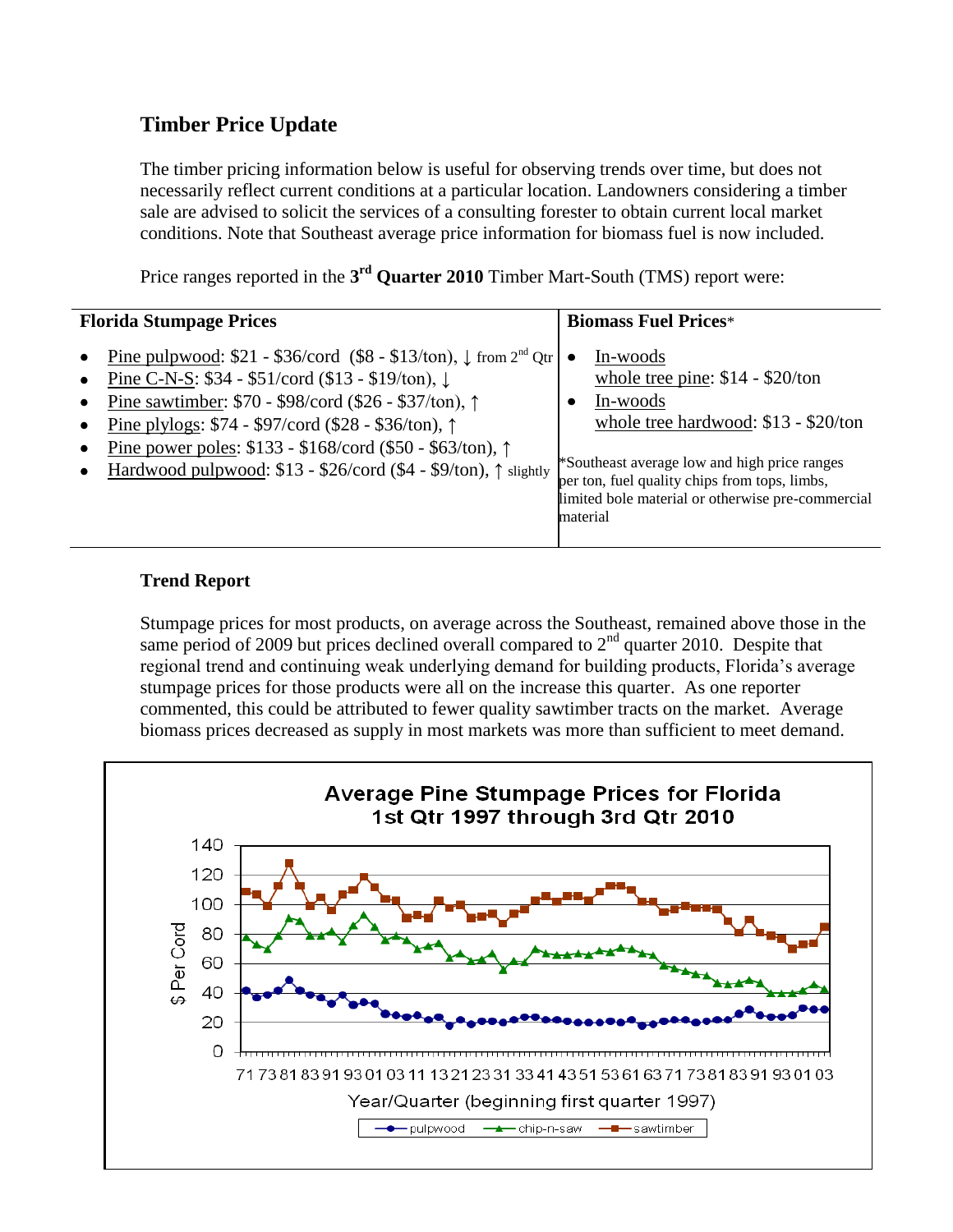| <b>Upcoming Forest Stewardship Program Events</b>                                                                                             |                                                                                                                                                                                                                                                                                                                                                                                                                                                                                                                                                                                                                                                                    |  |
|-----------------------------------------------------------------------------------------------------------------------------------------------|--------------------------------------------------------------------------------------------------------------------------------------------------------------------------------------------------------------------------------------------------------------------------------------------------------------------------------------------------------------------------------------------------------------------------------------------------------------------------------------------------------------------------------------------------------------------------------------------------------------------------------------------------------------------|--|
| <b>November</b><br>9                                                                                                                          | Forest Stewardship Tour: Legacy Timber Tract, Levy County, 9 am - 1:00 pm ET. The<br>Legacy Timber Tract is a mix of flatwoods, swamps and drains that typify much of the forest<br>land in this region of Florida. High-quality timber, wildlife habitat and aesthetics are being met<br>through the use of thinning, burning, rotational mowing and protecting the natural swamps and<br>vegetation species that provide important habitat. Join us for a tour of Legacy Timber.<br>Details and registration on-line: http://fsp-tour110910.eventbrite.com/. Those without<br>Internet access can reserve a space by calling the Levy County Extension Office at |  |
|                                                                                                                                               | $(352)$ 486-5131.                                                                                                                                                                                                                                                                                                                                                                                                                                                                                                                                                                                                                                                  |  |
| <b>November</b><br>16                                                                                                                         | <b>Forest Stewardship Tour: Evans Farm, Flagler / Volusia County, 9 am - 1:00 pm ET. Cost is</b><br>\$10 per person. Lunch and materials included. Evans Farm is a diversified operation with<br>products ranging from cattle, corn and timber to tilapia and sturgeon. Natural and enhanced<br>wildlife habitat is enhanced through the use of prescribed fire and food plots. In order to<br>protect some of the current uses of the property, the owners have sold a conservation easement<br>to the St. Johns River Water Management District. Join us for a tour of Evans Farm.                                                                               |  |
|                                                                                                                                               | Details and registration on-line: http://fsp-tour111610.eventbrite.com/. Those without<br>Internet access can register by contacting the UF-IFAS Volusia County Extension Office at<br>(386) 822-5778 or email David Griffis at dgriffis@co.volusia.fl.us.                                                                                                                                                                                                                                                                                                                                                                                                         |  |
| <b>December</b><br>14                                                                                                                         | Forest Stewardship Videoconference: Greenbelt Update - Conservation Use Assessments, 2-<br>4 pm, ET, G001 McCarty Hall, UF Campus, Gainesville, broadcast to UF-IFAS Extension<br><i>facilities across Florida</i> . Florida Statutes now provide property tax exemption for real property<br>dedicated in perpetuity for conservation, as well as a current use tax assessment of land used<br>for conservation. Join us for an update on these provisions and how landowners can apply for<br>them.                                                                                                                                                              |  |
|                                                                                                                                               | Contact your UF-IFAS County Extension Office to request the program, or contact Chris<br>Demers at (352) 846-2375 or cdemers@ufl.edu.                                                                                                                                                                                                                                                                                                                                                                                                                                                                                                                              |  |
| <b>January 12</b><br>2011                                                                                                                     | <b>Forest Stewardship Workshop: Invasive Exotic Plants and Their Control</b> , 9 am - 3 pm ET,<br>Trout Lake Nature Center, Eustis, FL. Lunch, materials, FDOACS pesticide applicator CEUs<br>and SAF CFEs will be provided.                                                                                                                                                                                                                                                                                                                                                                                                                                       |  |
|                                                                                                                                               | Details and registration on-line: http://fsp-workshop011211.eventbrite.com/. Those without<br>Internet access can reserve a space by calling Maggie Jarrell at the Lake County Extension<br>Office at (352) 343-4101 ext. 0.                                                                                                                                                                                                                                                                                                                                                                                                                                       |  |
| Questions about these or other Forest Stewardship Program activities can be directed to<br>Chris Demers at (352) 846-2375 or cdemers@ufl.edu. |                                                                                                                                                                                                                                                                                                                                                                                                                                                                                                                                                                                                                                                                    |  |
| More Forest Stewardship Program information and events:<br>http://www.sfrc.ufl.edu/forest_stewardship                                         |                                                                                                                                                                                                                                                                                                                                                                                                                                                                                                                                                                                                                                                                    |  |